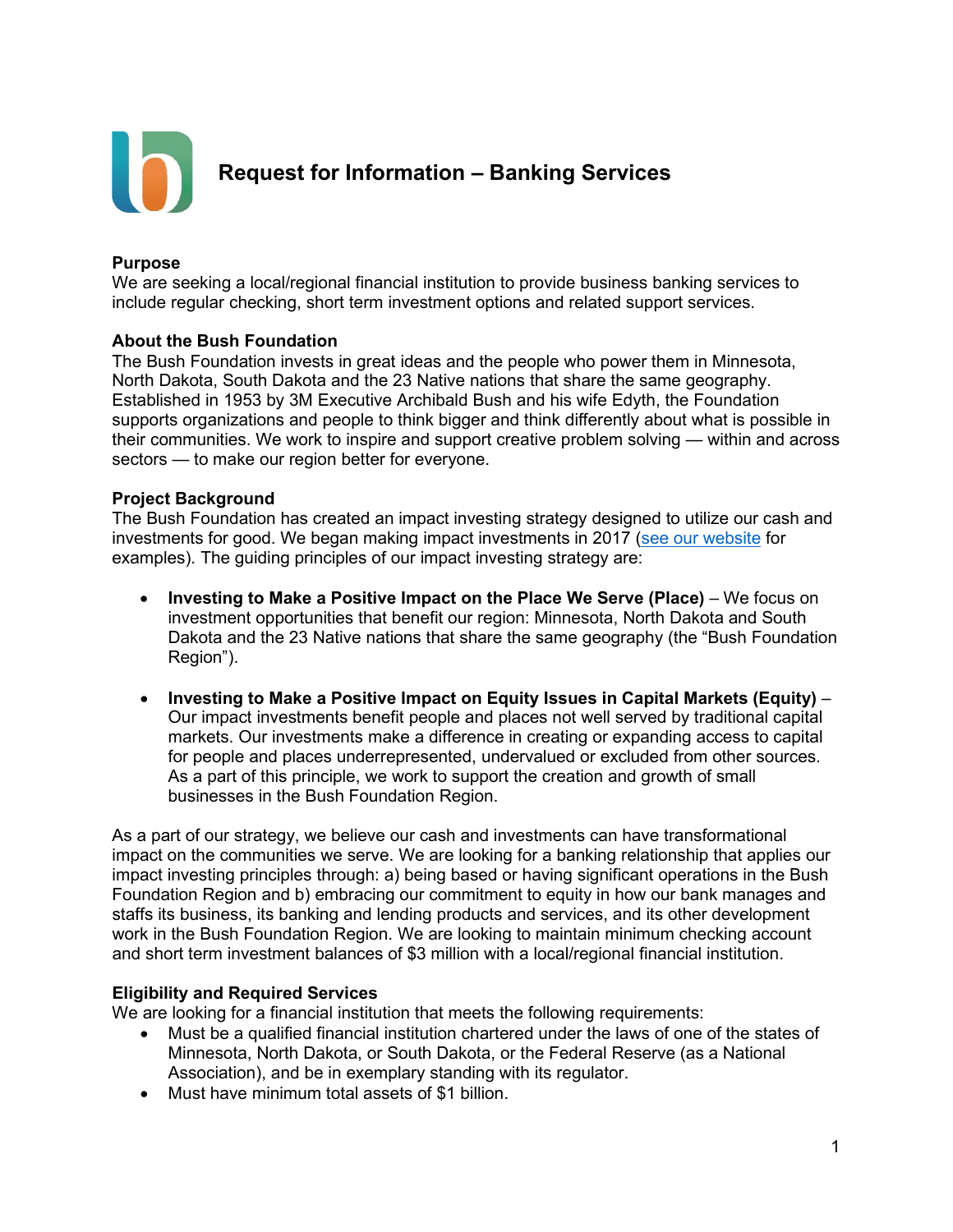- The majority of its lending activity must serve communities in the Bush Foundation Region, and must have been doing so for at least the last 5 years.
- Must have deep experience with cash management and short term investment offerings for clients with accounts of \$1 million or more.

The applicant must provide the following services to be considered:

- A designated customer account manager.
- Checking account(s) and short term investment options tied to checking accounts.
- ACH and electronic funds transfer services.
- Robust, user-friendly online banking capabilities including data exports for checking account management and reconciliations.
- Overdraft and line of credit options.
- Competitive fees and rates of return on checking and short term investments.

## **Selection Criteria**

We will use the following criteria to assess to what degree the organization fits the Foundation's needs and values:

- Degree of alignment with our impact investing principles, including strength of small business and affordable housing lending practices.
- Demonstrated commitment to gender and racial equity and antiracism in its staffing, operations, and in the community.
- Strength of community references and reputation.
- Strength/fit of the team dedicated to our account.
- Experience with private foundation clients is a preference, but not a requirement.
- Experience with community investing above and beyond the requirements of the Community Reinvestment Act is a preference, but not a requirement.

## **Submission of Information**

If you are interested in this opportunity, please respond to the following items:

- A brief history of your work in the Bush Foundation region including how long you have been active in the region, your relevant lending experience, and your experience with cash management and short term investment offerings.
- A confirmation that you meet/exceed each of the qualifications and services detailed in the Eligibility and Required Services section above. If not, please explain.
- A completed [Vendor Demographic Form.](https://www.bushfoundation.org/sites/default/files/pdfs/2020_01_21_VendorForm_Final.pdf)
- Demographic information about your Board, senior leadership and staff.
- Information about your gender, racial equity and antiracism work within your organization and within your communities.
- Information on your community services (including grantmaking, sponsorships and other supporting activities) targeted to low- and moderate-income individuals and businesses.

## **Deadline**

Submissions are due by 5:00 p.m. Central time on Friday, May 28, 2021. Please submit your materials, including the Vendor Demographic Form, by email to [investments@bushfoundation.org](mailto:investments@bushfoundation.org)

# **Selection Timeline**

Bush Foundation staff will review materials and select one or more organizations to move forward in the selection process. We plan to notify you of whether you are continuing in the